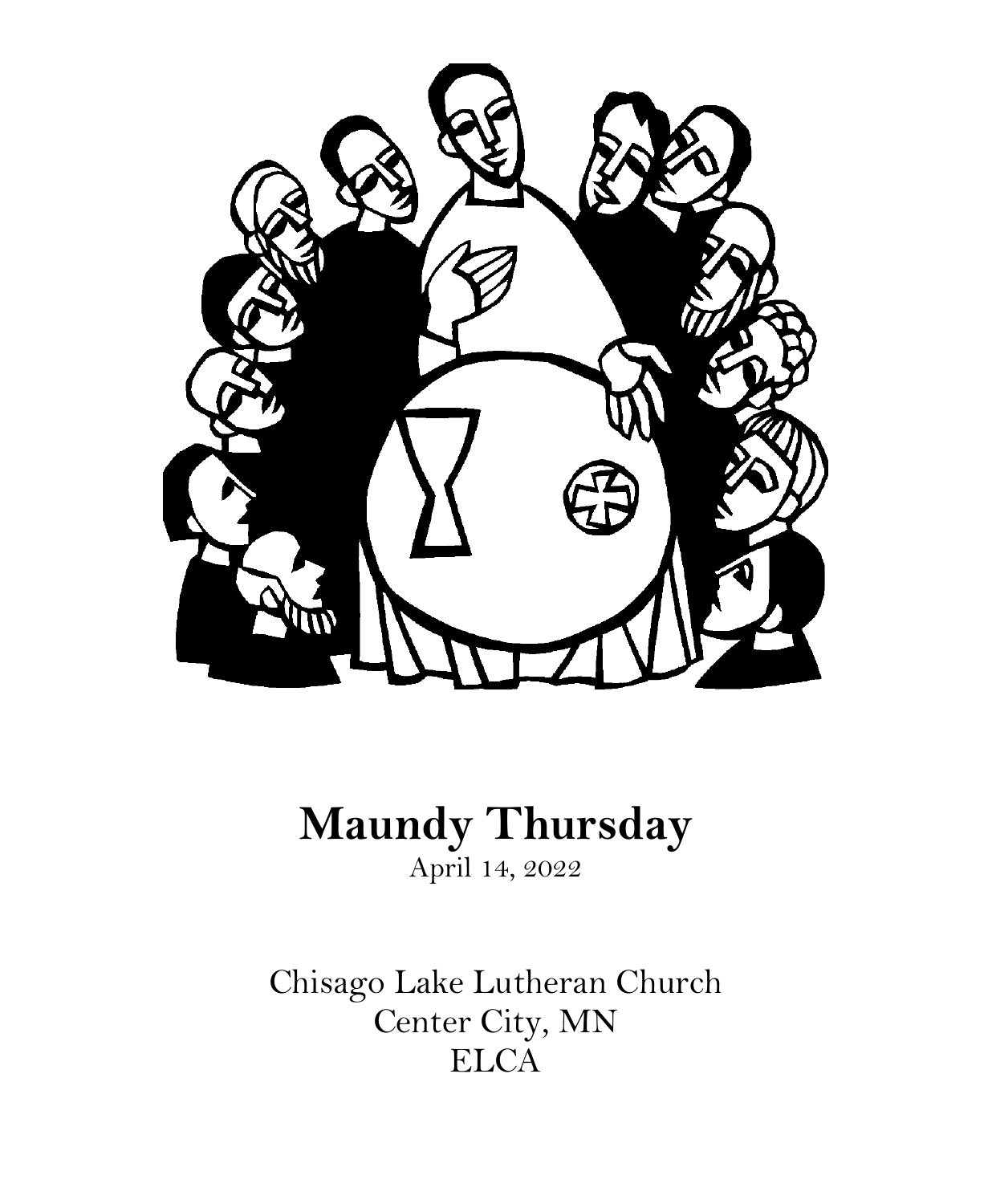# **WELCOME TO CHISAGO LAKE LUTHERAN CHURCH**

**If you are a first-time visitor, welcome! We are glad you are here. At Chisago Lake Lutheran Church, we are "Grounded in the Gospel, Guided by the Spirit." We are a congregation of the Evangelical Lutheran Church in America (ELCA) and strive to be God's hands active in the world. While we are a church with a rich history, we are also a church for today.**

**There are devices to assist those of us who are hearing impaired at the front entrance when you enter. Please see an Usher for guidance use if needed.** 

PRELUDE *"Herzliebster Jesu"* Sterns

WELCOME

# CONFESSION & FORGIVENESS

Friends in Christ, in this Lenten season we have heard our Lord's call to struggle against sin, death, and the devil—all that keeps us from loving God and each other. This is the struggle to which we were called at baptism. Within the community of the church, God never wearies of forgiving sin and giving the peace of reconciliation. On this night let us confess our sin against God and our neighbor, and enter the celebration of the great Three Days reconciled with God and with one another.

Most merciful God,

**we confess that we are captive to sin and cannot free ourselves. We have sinned against you in thought, word, and deed, by what we have done and by what we have left undone. We have not loved you with our whole heart; we have not loved our neighbors as ourselves. For the sake of your Son, Jesus Christ, have mercy on us. Forgive us, renew us, and lead us, so that we may delight in your will and walk in your ways, to the glory of your holy name. Amen.**

In the mercy of almighty God, Jesus Christ was given to die for us, and for his sake God forgives us all our sins. As a called and ordained minister of the church of Christ and by his authority, I therefore declare to you the entire forgiveness of all your sins, in the name of the Father, and of the + Son, and of the Holy Spirit. **Amen.**

GATHERING HYMN *"Where Charity and Love Prevail"* ELW Hymn #359

Vv. 1, 2 & 5

# **GREETING**

The grace of our Lord Jesus Christ, the love of God, and the communion of the Holy Spirit be with you all. **And also with you.**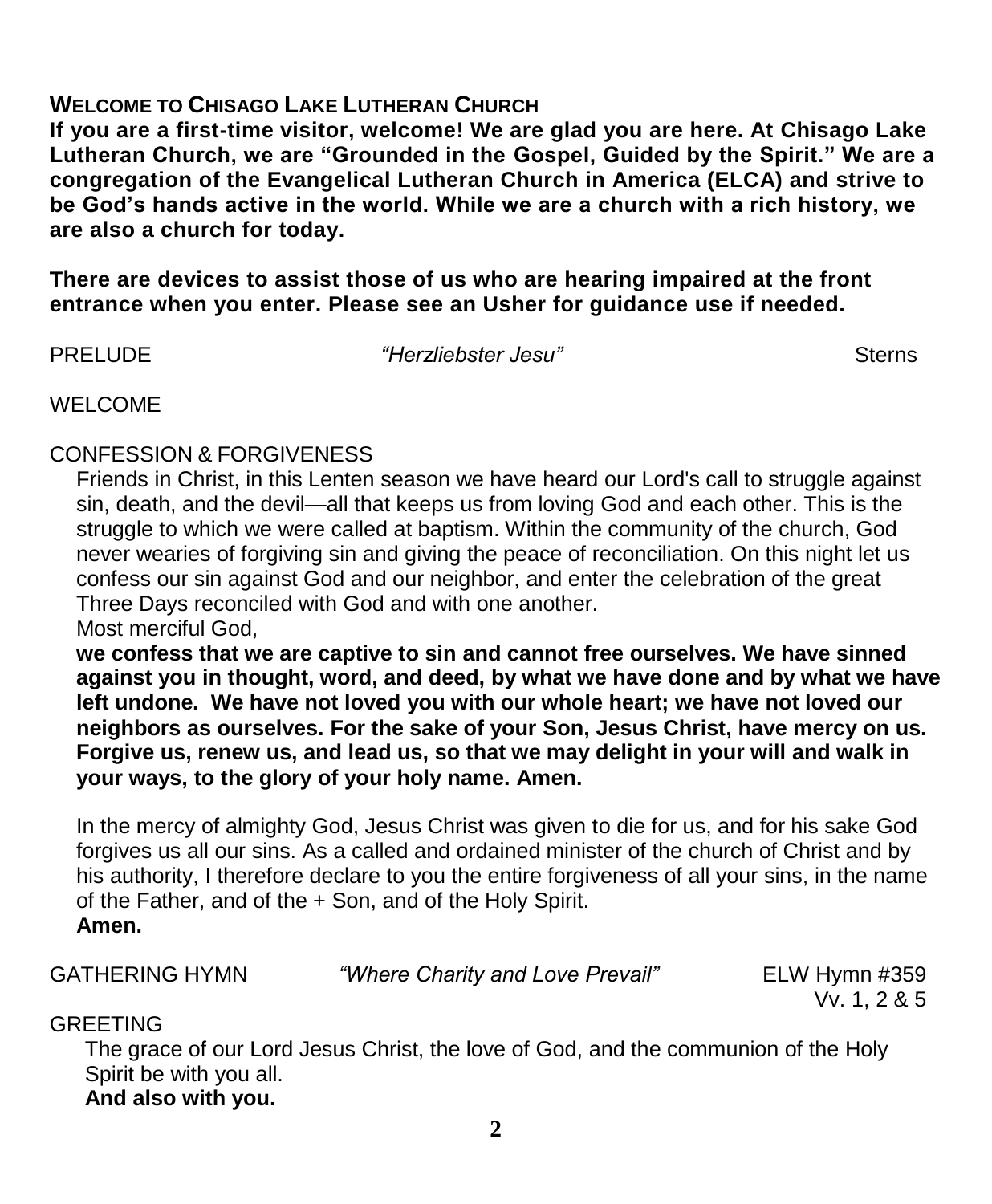# PRAYER OF THE DAY

Eternal God, in the sharing of a meal your Son established a new covenant for all people, and in the washing of feet he showed us the dignity of service. Grant that by the power of your Holy Spirit these signs of our life in faith may speak again to our hearts, feed our spirits, and refresh our bodies, through Jesus Christ, our Savior and Lord, who lives and reigns with you and the Holy Spirit, one God, now and forever. **Amen.**

#### SCRIPTURE READING1 Corinthians 11:23-26

 $23$ For I received from the Lord what I also handed on to you, that the Lord Jesus on the night when he was betrayed took a loaf of bread,  $^{24}$ and when he had given thanks, he broke it and said, "This is my body that is for you. Do this in remembrance of me." <sup>25</sup>In the same way he took the cup also, after supper, saying, "This cup is the new covenant in my blood. Do this, as often as you drink it, in remembrance of me." <sup>26</sup>For as often as you eat this bread and drink the cup, you proclaim the Lord's death until he comes.

*After the reading:* The word of the Lord. **Thanks be to God.**

#### GOSPEL John 13:1-17, 31b-35

<sup>1</sup>Now before the festival of the Passover, Jesus knew that his hour had come to depart from this world and go to the Father. Having loved his own who were in the world, he loved them to the end. <sup>2</sup>The devil had already put it into the heart of Judas son of Simon Iscariot to betray him. And during supper <sup>3</sup> Jesus, knowing that the Father had given all things into his hands, and that he had come from God and was going to God, <sup>4</sup>got up from the table, took off his outer robe, and tied a towel around himself. <sup>5</sup>Then he poured water into a basin and began to wash the disciples' feet and to wipe them with the towel that was tied around him. <sup>6</sup>He came to Simon Peter, who said to him, "Lord, are you going to wash my feet?" <sup>7</sup>Jesus answered, "You do not know now what I am doing, but later you will understand." <sup>8</sup>Peter said to him, "You will never wash my feet." Jesus answered, "Unless I wash you, you have no share with me." <sup>9</sup>Simon Peter said to him, "Lord, not my feet only but also my hands and my head!" <sup>10</sup>Jesus said to him, "One who has bathed does not need to wash, except for the feet, but is entirely clean. And you are clean, though not all of you." <sup>11</sup>For he knew who was to betray him; for this reason he said, "Not all of you are clean."

 $12$ After he had washed their feet, had put on his robe, and had returned to the table, he said to them, "Do you know what I have done to you? <sup>13</sup> You call me Teacher and Lord—and you are right, for that is what I am. <sup>14</sup>So if I, your Lord and Teacher, have washed your feet, you also ought to wash one another's feet. <sup>15</sup>For I have set you an example that you also should do as I have done to you. <sup>16</sup>Very truly, I tell you, servants are not greater than their master, nor are messengers greater than the one who sent them. <sup>17</sup>If you know these things, you are blessed if you do them."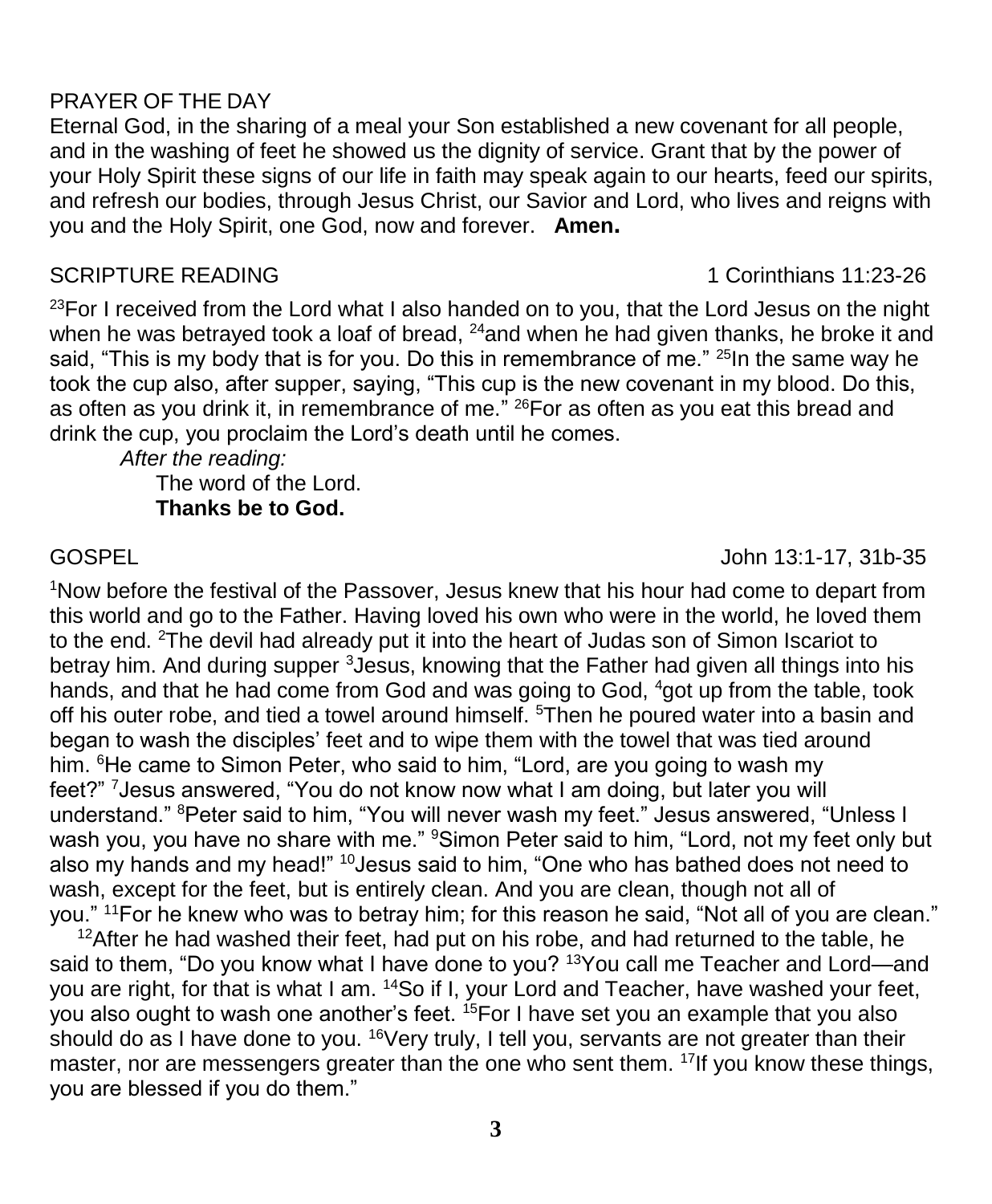31b"Now the Son of Man has been glorified, and God has been glorified in him. <sup>32</sup>If God has been glorified in him, God will also glorify him in himself and will glorify him at once. <sup>33</sup>Little children, I am with you only a little longer. You will look for me; and as I said to the Jews so now I say to you, 'Where I am going, you cannot come.'  $34$ I give you a new commandment, that you love one another. Just as I have loved you, you also should love one another. <sup>35</sup>By this everyone will know that you are my disciples, if you have love for one another."

# *RESPONSE:*

The Gospel of our Lord. **Thanks be to God.**

SERMON **Pastor Steve Cruys Pastor Steve Cruys Pastor Steve Cruys** 

\*HYMN OF THE DAY *"Jesu, Jesu, Fill Us with Your Love"* ELW Hymn #708

# PRAYERS OF THE PEOPLE

Trusting in Christ's Passover from death to new life, we pray for the church, those in need, and all of God's creation.

Holy One, you bow down to serve your people. By your love and mercy, shape us to reflect our Lord's self-giving example of service to others. Hear us, O God.

# **Your mercy is great.**

You provide an abundance of food from your creation. Lead us into equitable ways of distribution, and gather households together, so that no one's table is lacking. Hear us, O God.

# **Your mercy is great.**

Your Son washed the feet of and ate with the ones who would deny and betray him. Transform the world by reconciling enemies to one another and overcoming evil with love. Hear us, O God.

# **Your mercy is great.**

You listen to the cries of your people and mercifully attend to them *(especially)*. Use us to feed the hungry, shelter the homeless, heal the sick, and welcome the lonely and outcast. Hear us, O God.

#### **Your mercy is great.**

You announce the promise of deliverance through the people of your first covenant. Bring joy to the Passover celebrations of our Jewish siblings, and lead us to proclaim your goodness together. Hear us, O God.

# **Your mercy is great.**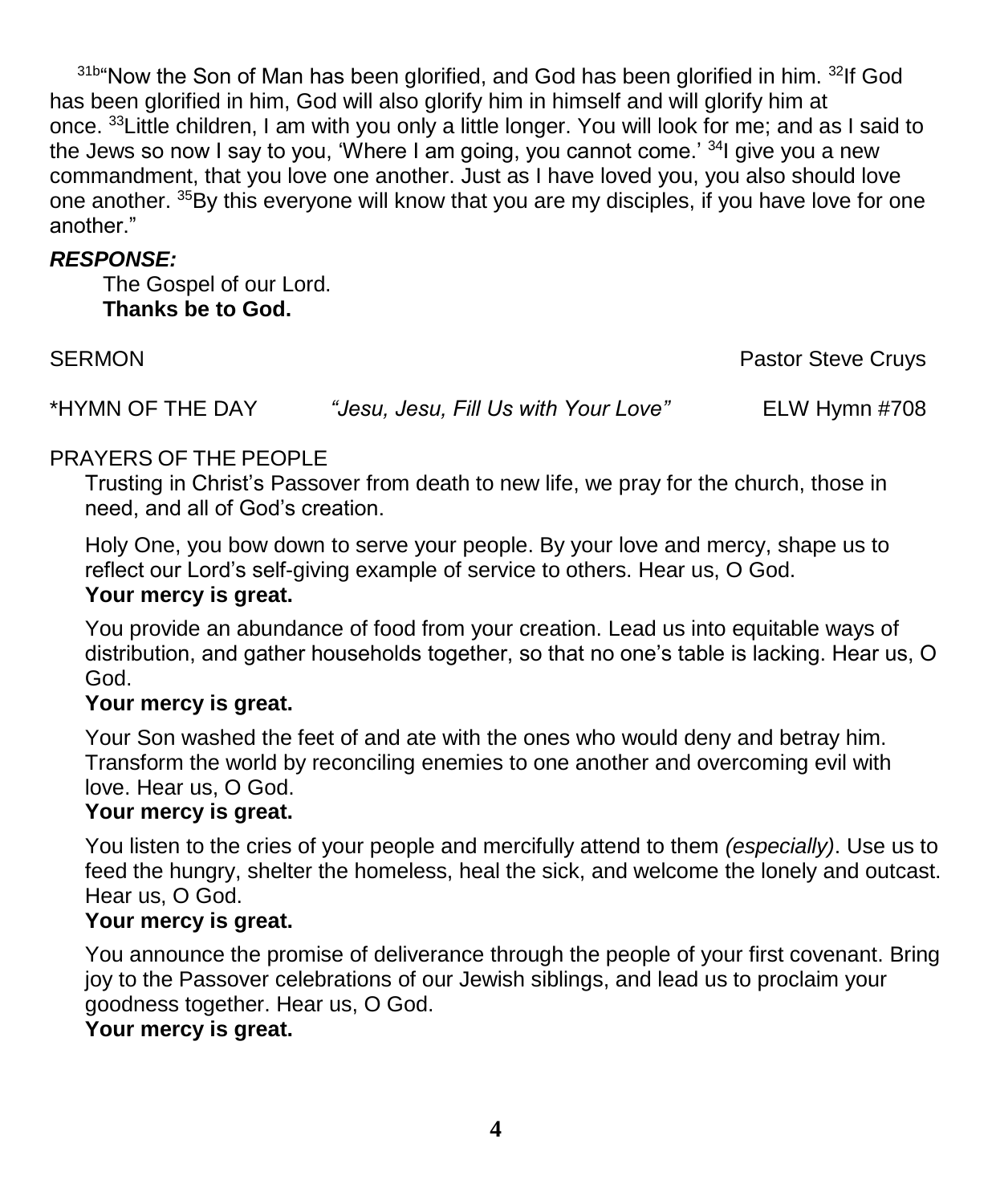You prepare a welcoming feast table for all nations. Through the witness of your saints, reveal the heavenly vision to the world, and extend an invitation to everyone. Hear us, O God.

#### **Your mercy is great.**

Attend to the needs of the whole world with your saving grace, and lead us all into new life; through Jesus Christ our Lord. **Amen.**

OFFERING – Meditation & Generosity

*You are invited to give to Chisago Lake Lutheran online at: <https://www.chisagolakelutheran.org/online-giving.html>*

> *You can also send your offering to the church: 1 Summit Ave, PO Box 175 Center City, MN 55012*

#### OFFERING *"Lamb of God"* Mansfield

#### \*OFFERING PRAYER

God of glory, receive these gifts and the offering of our lives. As Jesus was lifted up from the earth, draw us to your heart in the midst of this world, that all creation may be brought from bondage to freedom, from darkness to light, and from death to life; through Jesus Christ, our Savior and Lord. **Amen.**

#### GREAT THANKSGIVING

The Lord be with you. **And also with you** Lift up your hearts, **We lift them to the Lord.** Let us give thanks to the Lord our God. **It is right to give our thanks and praise.**

#### WORDS OF INSTITUTION

With this bread and cup we remember our Lord's passover from death to life as we proclaim the mystery of faith:

#### **Christ has died.**

**Christ is risen.**

#### **Christ will come again.**

O God of resurrection and new life: Pour out your Holy Spirit on us and on these gifts of bread and wine. Bless this feast. Grace our table with your presence.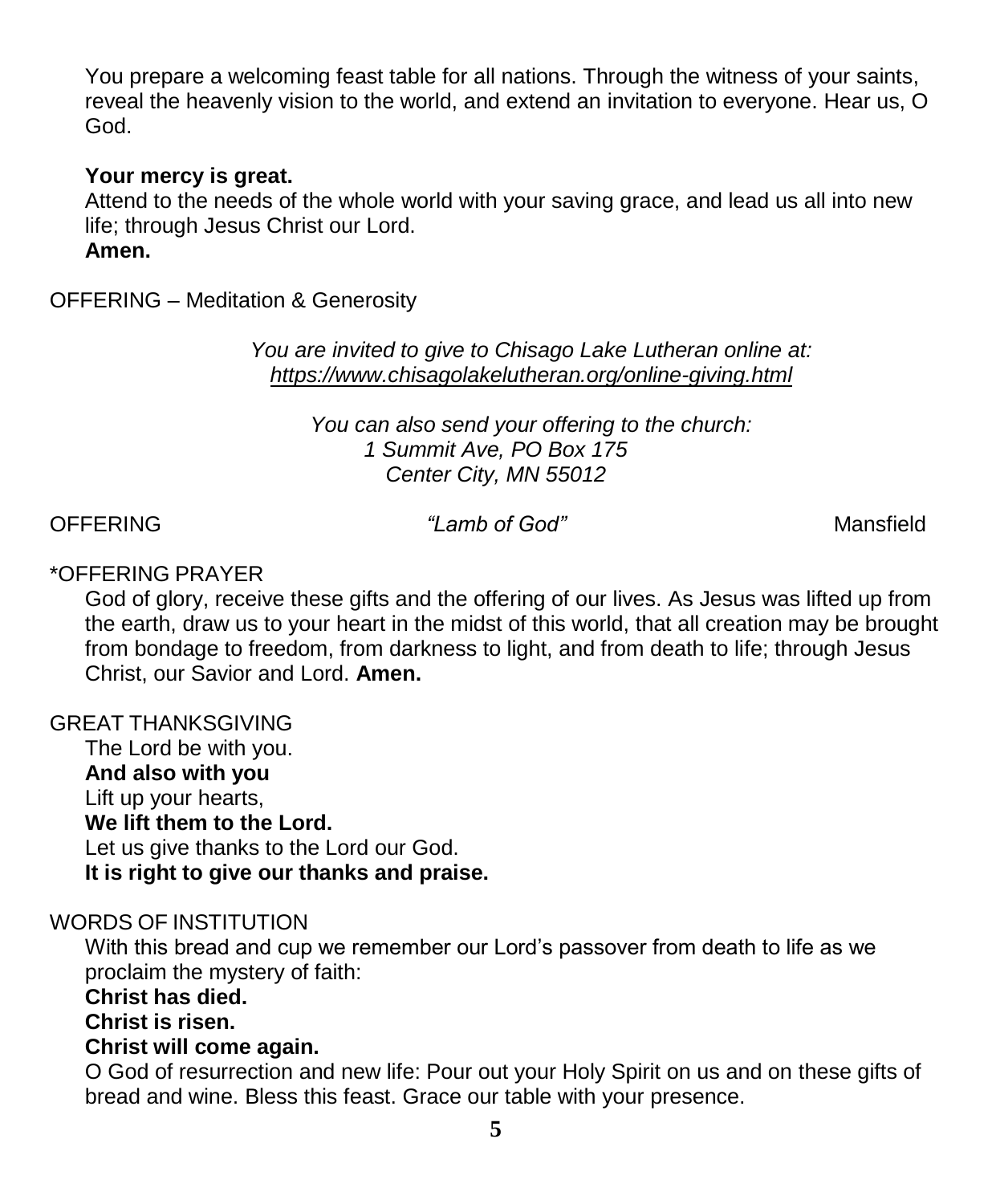# **Come, Holy Spirit.**

Reveal yourself to us in the breaking of the bread. Raise us up as the body of Christ for the world. Breathe new life into us. Send us forth, burning with justice, peace, and love. **Come, Holy Spirit.**

With your holy ones of all times and places, with the earth and all its creatures, with sun and moon and stars, we praise you, O God, blessed and holy Trinity, now and forever. **Amen.**

### LORD'S PRAYER

**Our Father, who art in heaven, hallowed be thy name, thy kingdom come, thy will be done, on earth as it is in heaven. Give us this day our daily bread; and forgive us our trespasses, as we forgive those who trespass against us; and lead us not into temptation, but deliver us from evil. For thine is the kingdom, and the power, and the glory, forever and ever. Amen**

*(Congregation may be seated)*

### DISTRIBUTION

We invite our Welcome to the Table students to come forward with their parents first for communion this evening. We celebrate with them, as together we give thanks for God's real presence in the bread and the wine.

*Communion Distribution – Come forward as instructed.*

*Congratulations to these students receiving their 1st Communion tonight. Kaden Aspenson, Khloe Bresnahan, Devin Enebak, Amelia Enebak, Henry Gechart, Kara Hall, Brielle Hollister, Kenzie Hollister, Linnea Johnson, Dylan Lindahl, Timothy Schroeder*

| <b>DISTRIBUTION</b> | "Beneath the Cross of Jesus"<br>"Jesus Keep Me Near the Cross"<br>"Oh Bread of Life" | ELW Hymn #338<br>ELW Hymn $\#335$<br>ELW Hymn #480 |
|---------------------|--------------------------------------------------------------------------------------|----------------------------------------------------|
|                     |                                                                                      |                                                    |

COMMUNION BLESSING

Stripping of the Altar

All depart in silence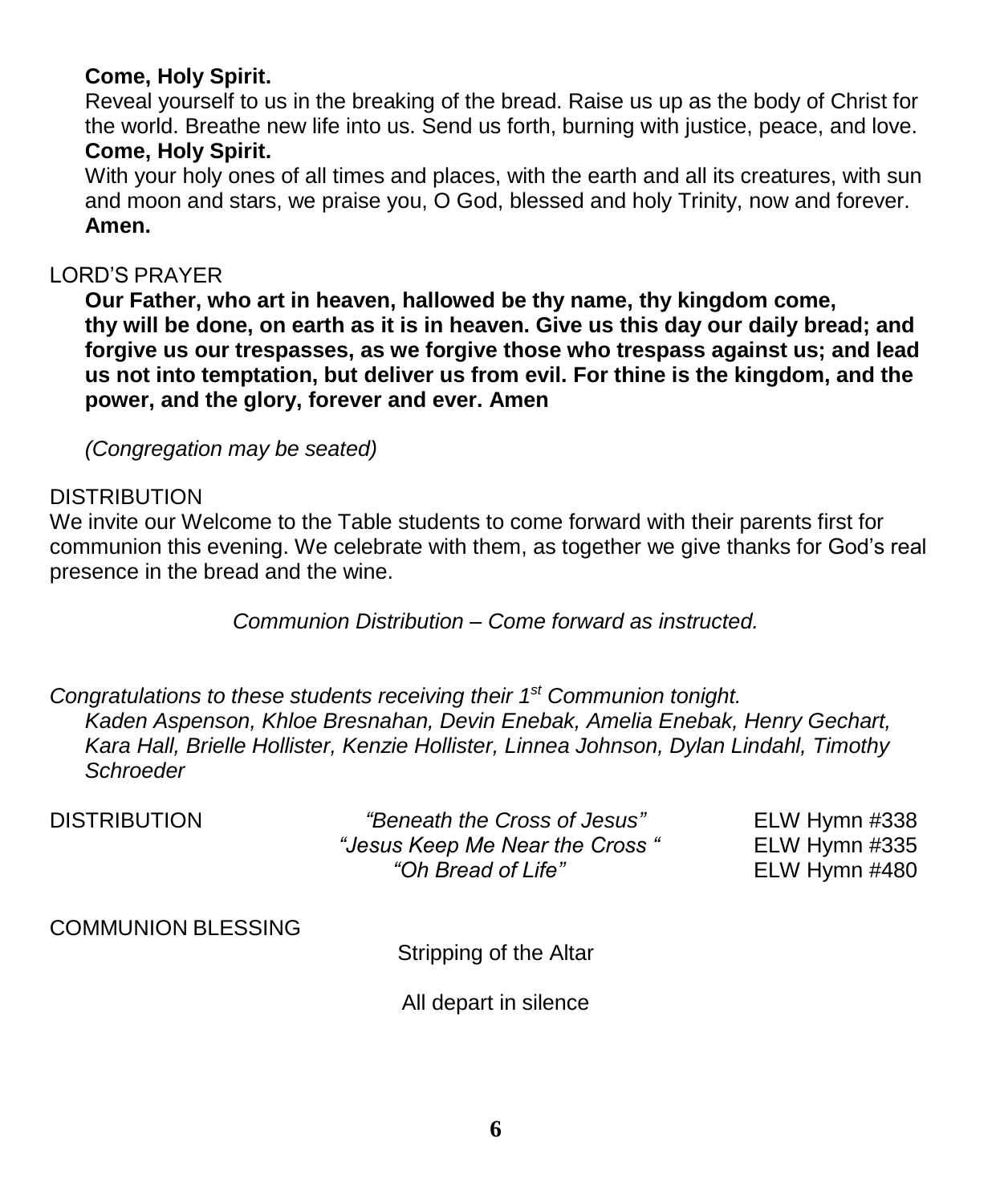# WORSHIP ASSISTANTS

Substitute Organist: Julie Lauritzen Communion Assistant: Stacy Johnson Cantor: Diane Hawkinson Reader: Rich Whitman Acolytes: Connor Bresnahan and Annika Hall Greeters: Jamie Carlson and Mike Carlson Online Video Operator: Brayden Bresnahan Ushers: Jamie Carlson and Mike Carlson

# **ANNOUNCEMENTS**

**Holy Week Maundy Thursday**, April 14th, at 6:30 pm. Celebrating first communicants. **Good Friday**, April 15th, at 6:30 pm, **Easter Sunday**, April 17th, at 9:00 am with rolls and coffee served by Christian Education.

*Easter Flowers Still Available* Memorial envelopes are available in the church office or Sanctuary entry table on Sundays. Please mark the envelope clearly so we will know if you plan to pick up the flowers or leave them for distribution. Plants may be taken on Tuesday, April 18th. The envelope can be left at the church office or put in the offering plate. Thank you.

| Easter Lilies \$12.00 |         | <b>Azaleas</b>                | \$20.00 |
|-----------------------|---------|-------------------------------|---------|
| <b>Mums</b>           | \$14.00 | <b>Asiatic Lilies \$14.00</b> |         |

**Call Committee Nominations form:** If there is a church member that you think would be a good candidate for the 2022 Call Committee as we begin our search for our new Pastor, please fill out the nomination form located on the sanctuary entry desk or church office and return to the church office by Tuesday, April 19<sup>th</sup>. Office is closed Monday for Easter **Monday holiday**. Thank you.

Join Lauryn Lundberg as she holds another great FOOD SHELF FUNDRAISER. **Saturday, April 23rd from 9-11am IN THE LOWER PARKING LOT-** canned goods along with other non-perishables, paper products personal hygiene products

**Amazon Smile**: Are you an amazon shopper? AmazonSmile is a simple way for you to support your favorite charitable organization every time you shop, at **no** cost to you. When you shop with AmazonSmile, they will donate 0.5% of your eligible purchases to the charitable organization of your choice. Chisago Lake Lutheran Church is one of those choices. A great way to support your church even as you shop. Check it out!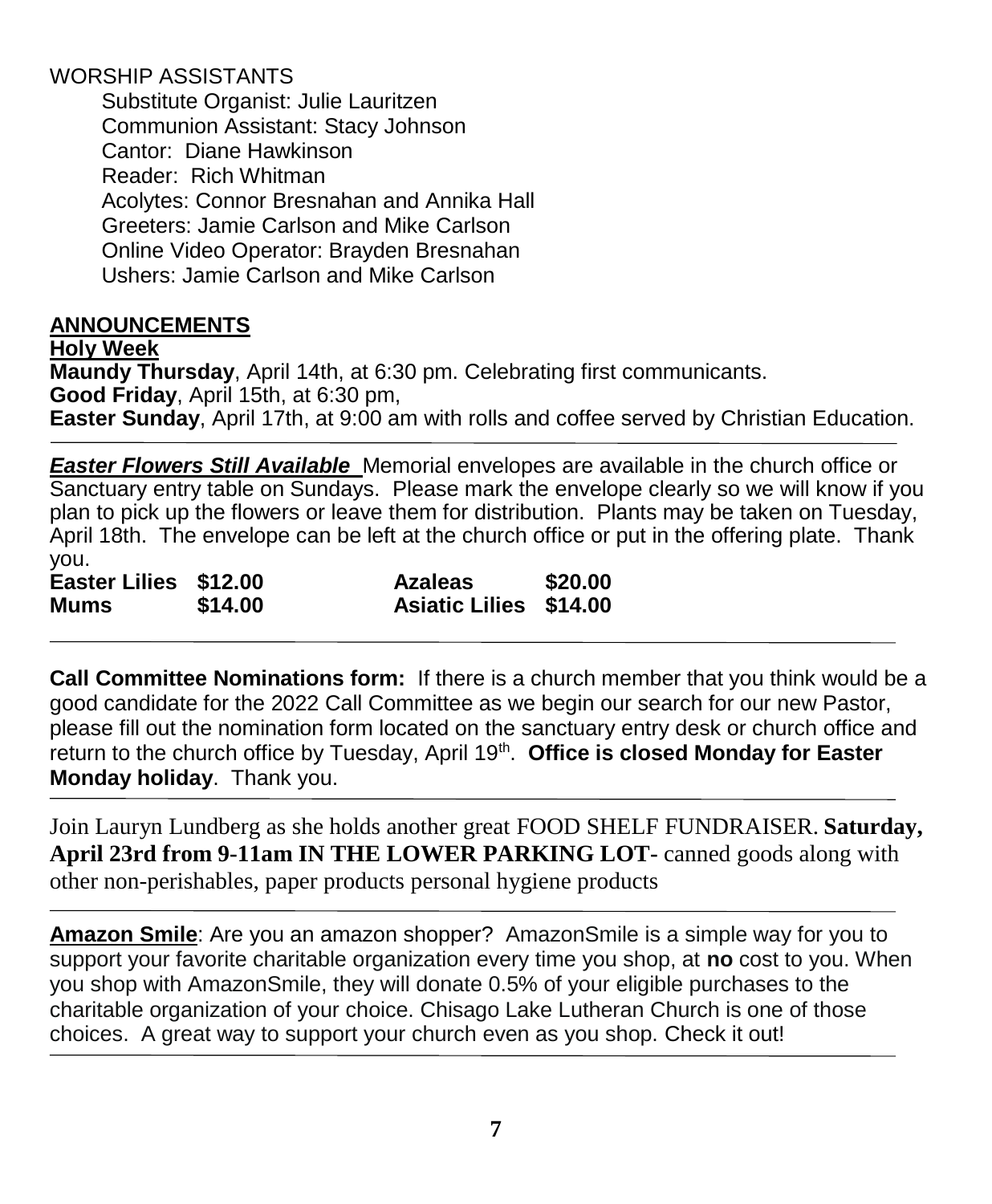### **Check out the paper lined walls in the fellowship hall!**

Please use this project as a Historical timeline of Chisago Lake Lutheran Church. We would like you to add your many memories of Chisago Lake, milestones that happened here throughout the many years and significant events that you were a part of or remember at Chisago Lake. This Historical timeline will be used by the Call Committee as they move forward in search of a Pastor for Chisago Lake Lutheran Church. Thank you.

#### *Gather* **Bible Study**

This month is the final lesson in the series The Kingdom of God**,** by the Rev. Dr. Mark Allan Powell. We will be looking into the future – "Living forever with God."

- $\bullet$  We will meet in person on Tuesday, April 26<sup>th</sup> from 1:30-3:00 in the church Green Room.
- To join in by Zoom, contact Bonnie Anderson at [brinkanderson@gmail.com](mailto:brinkanderson@gmail.com) for the link.
- For information about *Gather* Magazine, contact Barb Wikelius at [bjwikelius@gmail.com.](mailto:bjwikelius@gmail.com) New subscribers can receive their first year as a free gift from our WELCA unit.

#### **What is the CLLC Book Club?**

We are a group of CLLC Christians who believe that all people are part of God's creation and that all people deserve justice. We seek to develop a deeper understanding about the injustices and experiences of our Black, Brown and Native brothers and sisters in Christ through reading books, watching videos, and having conversation with each other.

**CLLC Book Group will meet on Thursday, April 28 at 7 p.m. on zoom.** Contact Bonnie Anderson [\(brinkanderson@gmail.com\)](mailto:brinkanderson@gmail.com) if you'd like to attend. We will look at the Treaty of 1837 and on the land acknowledgment. We will conclude our discussion on Dakota by Kathleen Norris.

**Community Meals:** Watch for future info on the beginning of the Community Meals date. Was previously scheduled to begin May  $2<sup>nd</sup>$  but being rescheduled. Stay tuned. Community meals will be served at **Zion Lutheran Church is Chisago City.** All are welcome!

# **APPLIANCE and RECYCLING DAY AT CLLC**

# **May 7th from 8:00 a.m. - 2:00 p.m. in the lower parking lot.**

Bring your old computers, TV's, monitors, refrigerators, tires, stereos, DVD's, scanners, couches, chairs, and printers to the **church lower parking lot.** For a fee, AAA Recycling will take your items for you. This is open to all residents. Price sheets are available in the church office or you can call the church office with any questions. 257-6300

**CLLC 168th Church Anniversary will be recognized on Sunday, May 15th**. The church service will have familiar Swedish Hymns. After the service, come enjoy cookies and Swedish Egg Coffee in the Fellowship Hall served by the CLLC Historical Committee. The Heritage Room will also be open. Come and enjoy your church history.

**The Heritage Room is open on May 8 after the church service**. The Heritage Room is located on floor 2 near the wall mailboxes. Come and enjoy your church history.